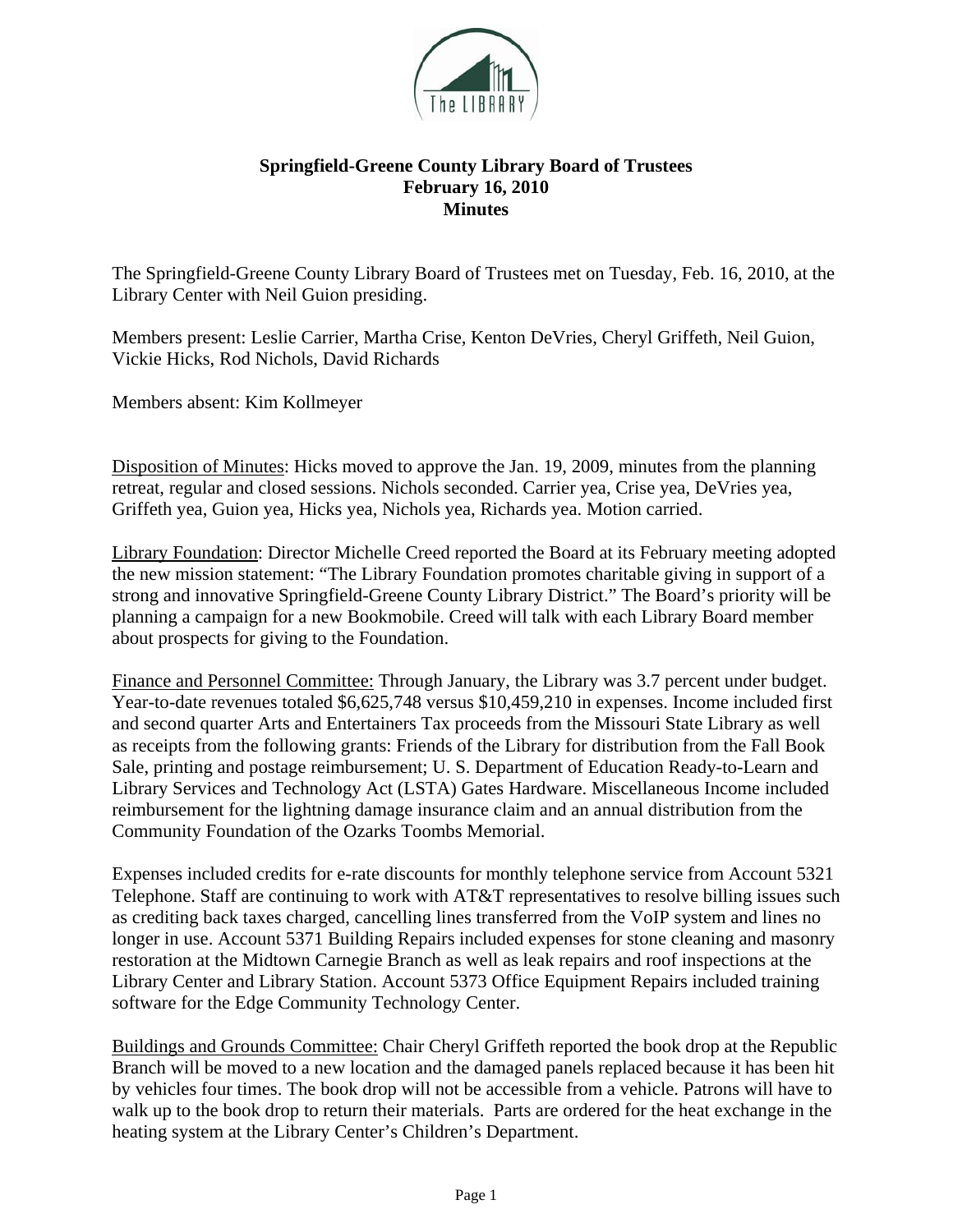Programs, Services and Technology Committee: Information Technology Manager David Patillo gave an overview of electronic services as part of the strategic planning reports. The committee will present a condensed report as part of the Board education at a future Board meeting.

Circulation in January increased 1.1 percent with 328,661 materials circulating systemwide. Total branch traffic increased .2 percent with 150,093 patron visits. Systemwide, 1,652 groups used the meeting rooms with an attendance of 9,246. There were 650,654 searches from remote use of the Library's electronic products. The Web server recorded a total of 1,644,903 page views by 87,877 visitors during January.

Report of the Director: Executive Director Regina G. Cooper reported the Springfield Salute to Legislators and the Missouri Library Association Legislative Day allowed two opportunities to inform legislators about the needs of libraries. Cooper as well as Trustee David Richards, Associate Director of Public Services Jim Schmidt and Community Relations Director Kathleen O'Dell met individually with each of the nine southwest Missouri legislators on MLA Legislative Day.

Proposed legislation for SB735 would require public libraries to adopt policies on the placement of books and other materials that are obscene or pornographic for minors. The Springfield-Greene County Library District has a collection management policy and separates collections. Requests for Reconsideration of Library Materials forms are also available to patrons.

The "Food for Fines" promotion was a success with patrons donating more than three tons of food throughout the district to the Ozarks Food Harvest to help restock their food supplies. The Library waived \$3,168.14 in fines. The Library Foundation is supporting the project with a matching donation to make up for the lost revenue.

A staff committee was formed to work out details towards developing a Wellness Program for staff.

Planning and Development Coordinator Carol Grimes announced her retirement. Grimes has been employed with the Library District since March 11, 1991. The job description is being evaluated and should be posted in the near future.

Library Center Youth Services Associate Sarah Bean Thompson's article, "Book Blogs: Generating Buzz on Social Media Platforms," was published in the February issue of *VOYA*, a professional journal for teen librarians.

The Park Central Branch reading cubes are featured in the February issue of *417 Magazine* as the "Best Nook" in Springfield.

Local author Louise Jackson would like to bequest the copyright from her last two books to the Library. Library Foundation Director Michelle Creed will contact Louise Jackson to work out the details.

Hicks moved the Board adjourn to closed session to discuss a real estate issue. Nichols seconded. A roll call vote was taken. Carrier yea, Crise yea, DeVries yea, Griffeth yea, Guion yea, Hicks yea, Nichols yea, Richards yea. Motion carried.